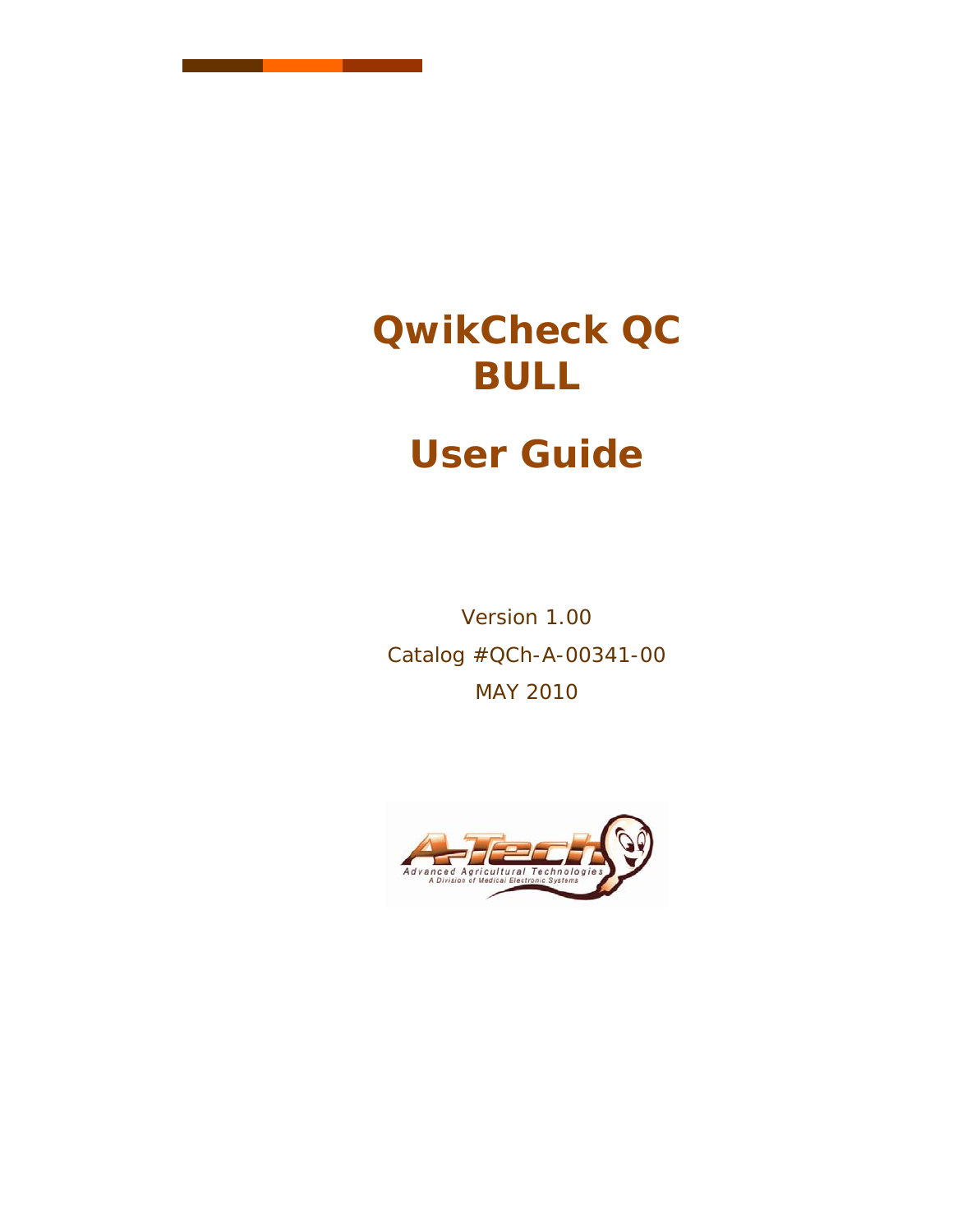### **TABLE OF CONTENTS QwikCheck™ QC Bull**

| <b>Section 2: System Overview</b><br>Section 3: Operating the QwikCheck™ QC<br><b>Section 4: Testing FROZEN Samples</b><br><b>Section 5: Archive</b><br><b>Section 6: Service</b><br><b>Add I-Button Tests</b><br>Default Settings: Auto print, Freezing Media<br>Service Data/Personnel<br>8 | <b>Section 1: Overview</b>        |   |
|-----------------------------------------------------------------------------------------------------------------------------------------------------------------------------------------------------------------------------------------------------------------------------------------------|-----------------------------------|---|
|                                                                                                                                                                                                                                                                                               |                                   | 3 |
|                                                                                                                                                                                                                                                                                               |                                   |   |
|                                                                                                                                                                                                                                                                                               |                                   |   |
|                                                                                                                                                                                                                                                                                               |                                   | 6 |
|                                                                                                                                                                                                                                                                                               |                                   | 6 |
|                                                                                                                                                                                                                                                                                               |                                   |   |
|                                                                                                                                                                                                                                                                                               |                                   |   |
|                                                                                                                                                                                                                                                                                               |                                   |   |
| 9                                                                                                                                                                                                                                                                                             | <b>Section 7: Troubleshooting</b> |   |

### **Appendix Section**

| <b>Appendix I: FROZEN Sample Preparation</b>               | 10  |
|------------------------------------------------------------|-----|
| <b>Appendix II:</b> Testing Capillary Filling Instructions |     |
|                                                            | 12. |
| <b>Appendix IV:</b> Testing Capillary Washing Instructions | 13. |
| <b>Appendix V:</b> Glossary of Terms                       | 14  |
| <b>Appendix VI:</b> System Specifications                  | 15  |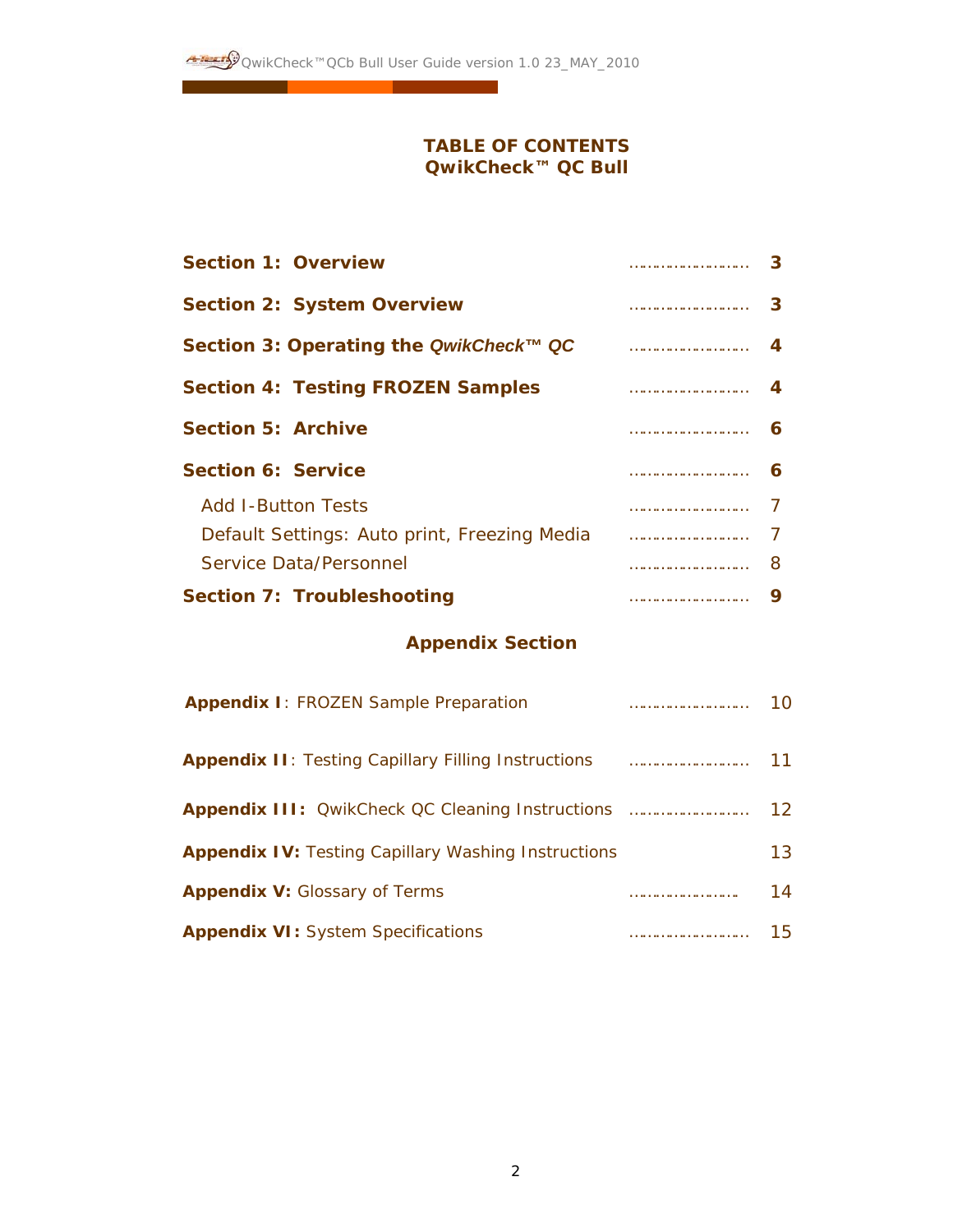# *Section 1: Overview*

 The *QwikCheck™QC Bull* sperm quality analyzer tests and reports the quality of FROZEN bull semen. Semen parameters are reported for all types of freezing medias. Only MOTILITY parameters are reported for Milk Based freezing medias as defined below:

| <b>Semen Parameters</b>                               |                     |  |  |
|-------------------------------------------------------|---------------------|--|--|
| For All except samples frozen in MILK BASED extenders |                     |  |  |
| Concentration                                         | Millions/milliliter |  |  |
| Motility                                              | ℅                   |  |  |
| Progressive Motility                                  | ℅                   |  |  |
| # Sperm                                               | Total $#$ per straw |  |  |
| Motile Sperm Concentration                            | Millions/milliliter |  |  |
| Progressively Motile Sperm Concentration              | Millions/milliliter |  |  |
| Velocity                                              | Microns/second      |  |  |
| Motile Sperm                                          |                     |  |  |
| Progressively Motile Sperm                            | Total $#$ per straw |  |  |
| <b>Semen Parameters</b>                               |                     |  |  |
| For samples frozen in MILK BASED extenders:           |                     |  |  |
| Motile Sperm Concentration                            | Millions/milliliter |  |  |
| Progressively Motile Sperm Concentration              | Millions/milliliter |  |  |
| Velocity                                              | Microns/second      |  |  |
| Motile Sperm                                          |                     |  |  |
| Total $#$ per straw<br>Progressively Motile Sperm     |                     |  |  |

# *Section 2: System Overview*

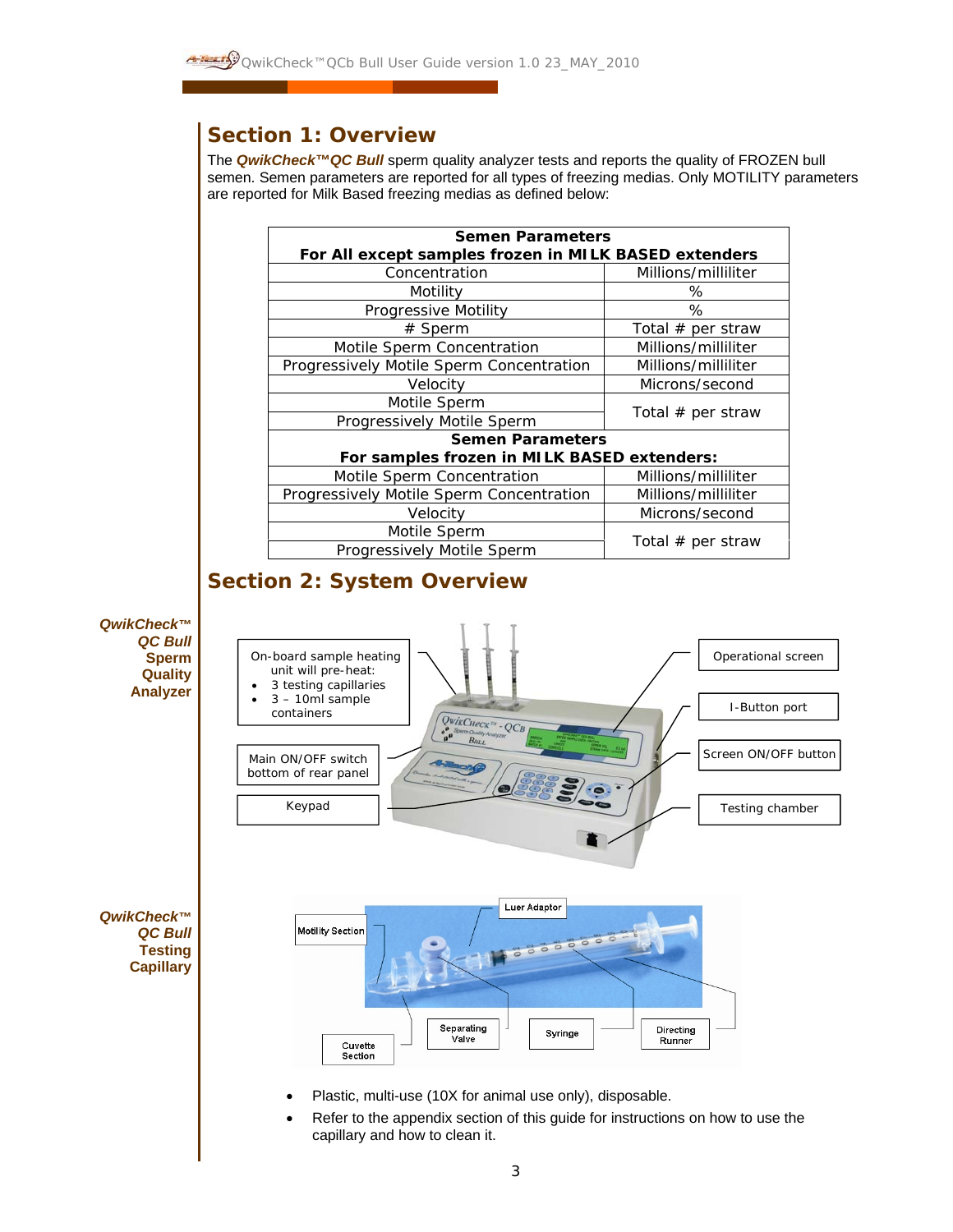*Section 3: Operating the QwikCheck™ QCb BULL*  **NOTE**: Load I-Button tests and set system defaults **PRIOR** to testing **FROZEN SAMPLE TESTING NOTE:** Before starting testing, place 3 testing capillaries and 3 collection cups into the on-board heater to begin the pre-heating process and avoid cold shock. • Turn on the main switch on the rear panel and the  $37^{\circ}$ C heating indicator on the front panel will illuminate. • Press the On/Off key on the *QwikCheck™QC* keypad. • The system will now perform auto-calibration. When finished, the **# Tests Remaining** will be displayed. This indicates how many I-Button tests are still available in the system. When using the system for the first time please: • Load I-Button tests: Go to: **MAIN MENU>ADD I-BUTTON TESTS** (see section #5) • Set-up the system defaults: Go to: **MAIN MENU > SERVICE > DEFAULT SETTINGS** (see SERVICE section of this user guide) • The extender default needs to be selected before running tests (see **SERVICE>DEFAULT SETTINGS**). Press the **ENTER** key to view the **MAIN MENU.** Three options are available from the **MAIN MENU**: • **TEST NEW SAMPLE**  • **ADD I-BUTTON TESTS**  • **SERVICE**   *Section 4: Testing Samples*  Testing requires a minimum of 200 µl of semen and the sample must be diluted with QwikCheck FROZEN SAMPLE DILUENT or DILUENT FOR MILK BASED SAMPLES. Access the screen below by going to: **MAIN MENU>TEST NEW SAMPLE**. Select **TEST NEW SAMPLE** from the **MAIN MENU** and the screen below will be displayed: • **Breed #:** The number assigned to the bull breed **Bull ID:** The number of the bull providing the sample - up to 10 digits • **Batch #**: The tracking number for the frozen sample - up to 10 digits **Semen Volume:** Enter the volume of semen in the straw (in ml) **Straw Date:** The date the semen was frozen Press the **ENTER** button on the keypad and the message below will be displayed. The system is checking calibration MAIN MENU TEST NEW SAMPLE ARCHIVE **SERVICE** ENTER SAMPLE DATA: FROZEN STRAW BREED# 809 | SEMEN VOL 0.5 ml BULL ID 144575 | STRAW DATE: 12/02/95 BATCH #: 128457211

PLEASE WAIT

4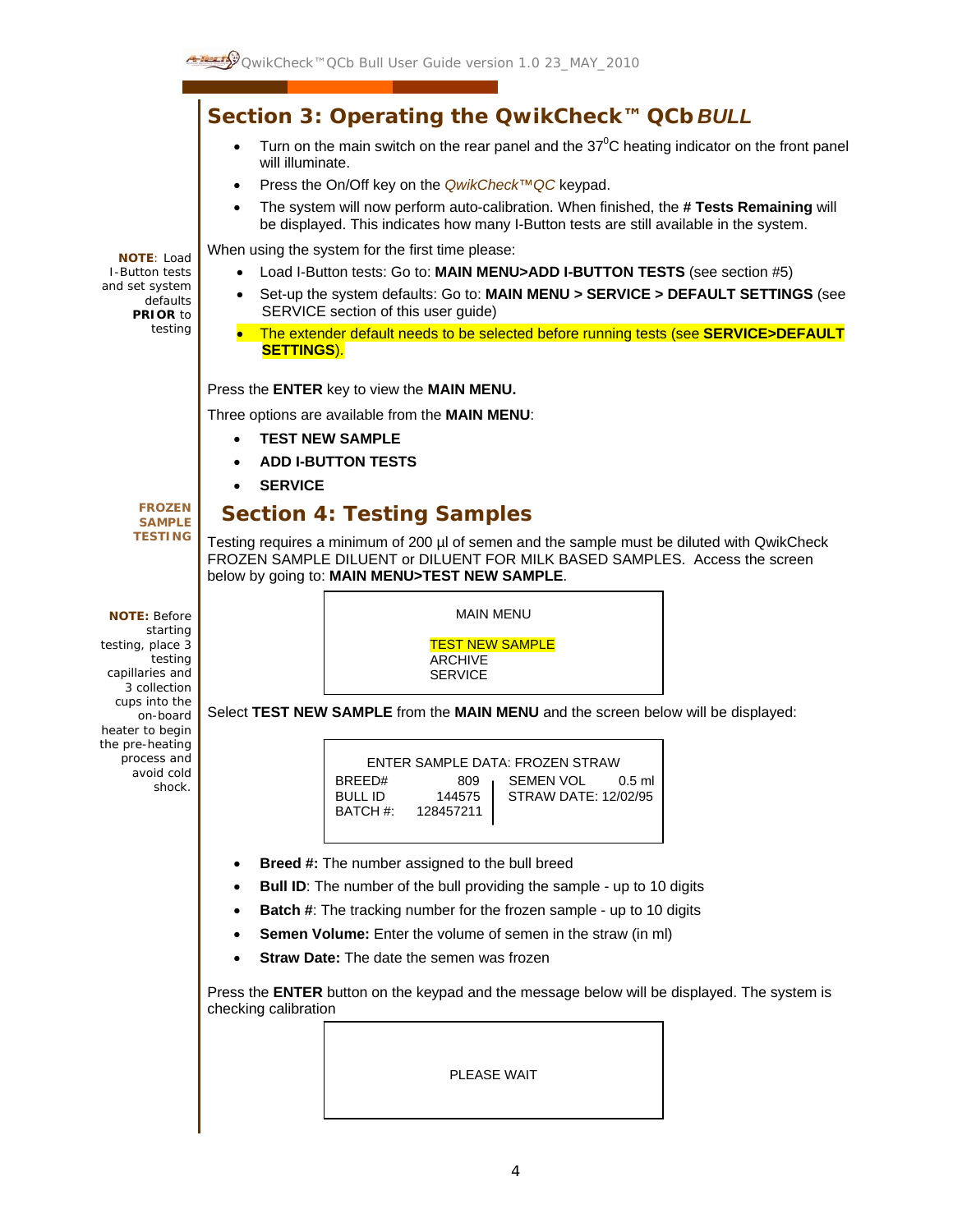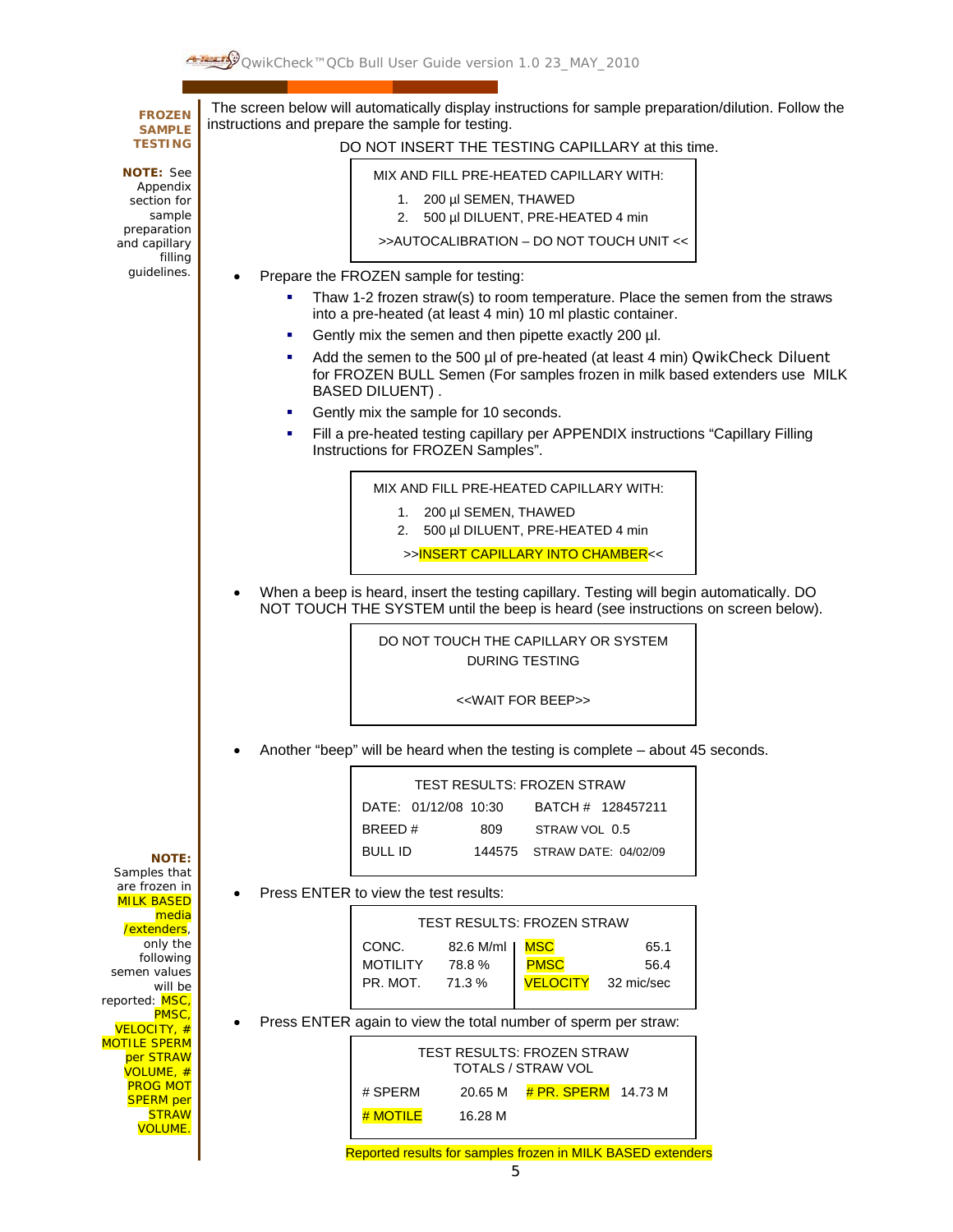

Select: SERVICE from the MAIN MENU and the screen below will be displayed: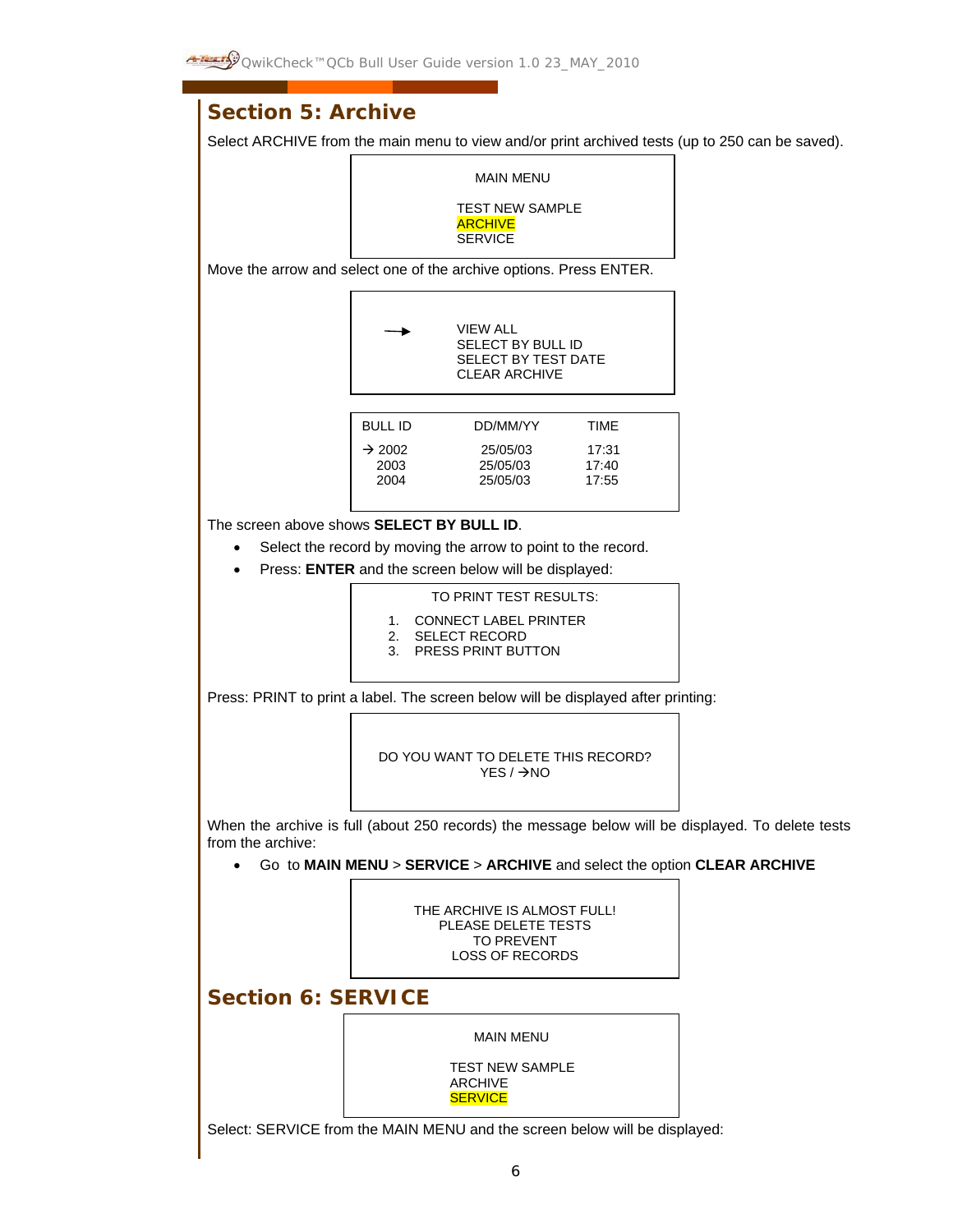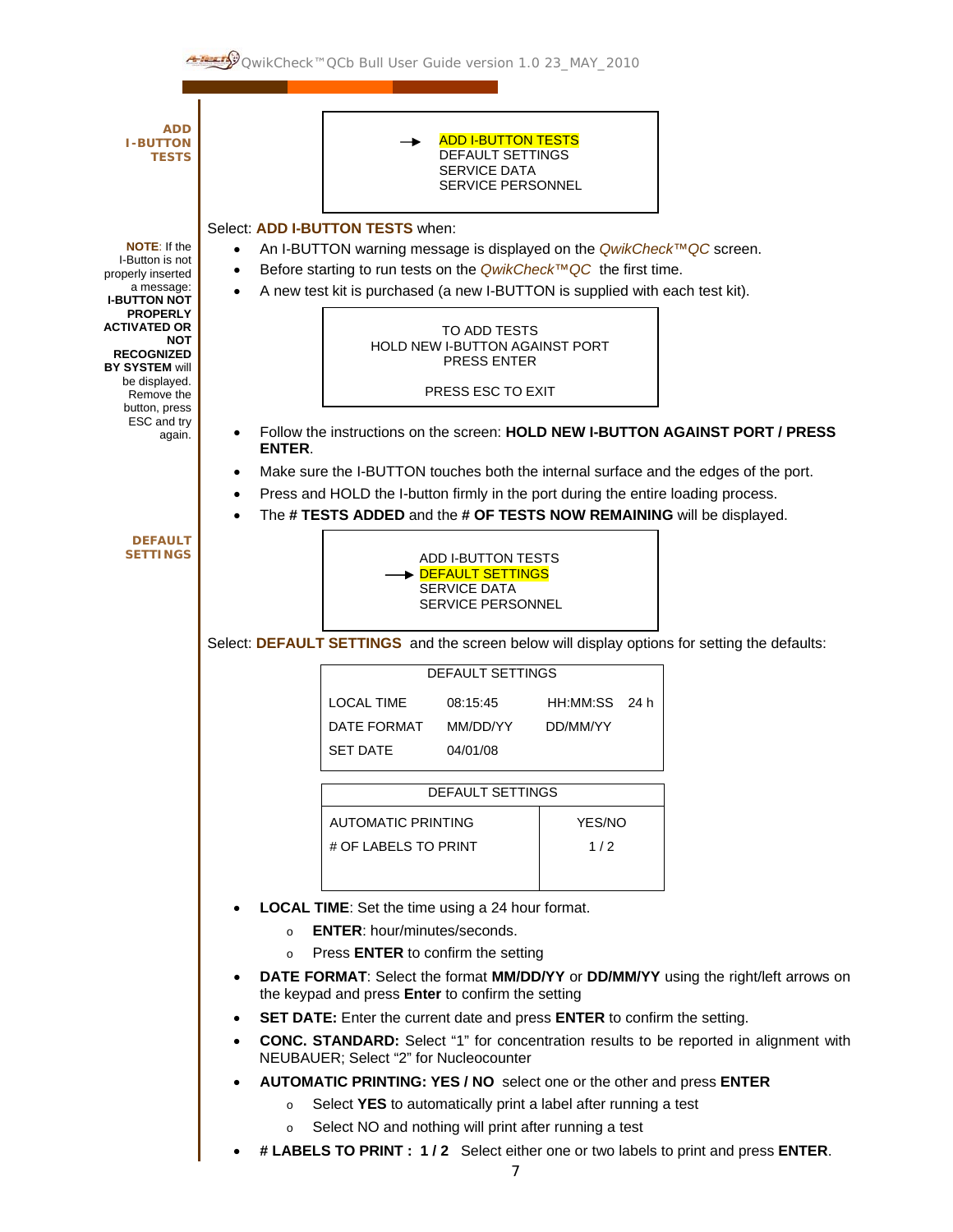• The **FREEZING MEDIA** default is set-up in the third set-up screen seen below. Select a media and press ENTER:

| FREEZING MEDIA: SELECT BY MEDIA #          |                     |  |
|--------------------------------------------|---------------------|--|
| 1. CIFAR<br>2. SEMI-CLEAR<br>3. SEMI-DENSE | 4. DENSE<br>5. MILK |  |

• A screen will be displayed to confirm the media selected.

4. CLEAR WAS SELECTED

PRESS ENTER TO CONTINUE OR ESC TO RETURN

#### *Freezing Media Default Settings: Five media settings are available*

- • **CLEAR:** Completely clear, transparent extenders that do not contain ANY turbid components such as soybean proteins or egg yolk.
- **SEMI-CLEAR:** Slightly turbid extenders containing soybean protein or a synthetic based media.
- **SEMI-DENSE:** Egg Yolk media prepared with fresh FILTERED egg yolk (homemade) and CSS or TRIS buffer. These extenders appear semi-translucent and darker than the SEMI CLEAR extenders. Commercially available Egg Yolk extenders which are denser than the previous category (more opaque).
- **DENSE:** Dark yellow media that are dense in nature. Egg Yolk based media prepared with fresh NON FILTERED egg yolk (homemade). Egg yolk particles can be seen under the microscope.

|   | <b>CLASSIFICATION OF EXTENDERS (OPTICAL DENSITY AND NAME)</b> |                  |      |                                                         |
|---|---------------------------------------------------------------|------------------|------|---------------------------------------------------------|
| # | <b>FREEZING MEDIA</b>                                         | <b>OD RANGE*</b> |      | <b>EXTENDER</b>                                         |
|   |                                                               | <b>FROM</b>      | ΤО   |                                                         |
|   | <b>CLEAR</b>                                                  | 0.00             | 0.00 | Optidyl®, Triladyl®, Biladyl®                           |
| 2 | <b>SEMI-CLEAR</b>                                             | 0.10             | 0.20 | Andromed®, Bioxcell                                     |
| 3 | <b>SEMI-DENSE</b>                                             | 0.25             | 0.35 | Homemade fresh, FILTERED egg yolk based                 |
| 4 | <b>DENSE</b>                                                  | 0.40             | 0.60 | Homemade fresh NON-FILTERED Egg Yolk<br>based extenders |
| 5 | <b>MILK</b>                                                   | 0.70             | 1.8  | All milk based extenders                                |

• **MILK:** All milk-based extenders.

• **\*OD = O**ptical **D**ensity. If this is not known, a sample of non-diluted freezing media can be run on the system to obtain this value. Contact your local distributor or the manufacturer @ www.a-tech-global.com for instructions on how to run this test.



**SERVICE DATA** 

Select: **SERVICE DATA** to display all the interal settings of the *QwikCheck™QC* system.

- Press **PRINT** from any of the internal data screens to print a label containing the data.
- The in these screens will be needed for technical support when there is a failure.

**SERVICE PERSONNEL** 

**SERVICE PERSONNEL:** For technical service personnel only (requires a password).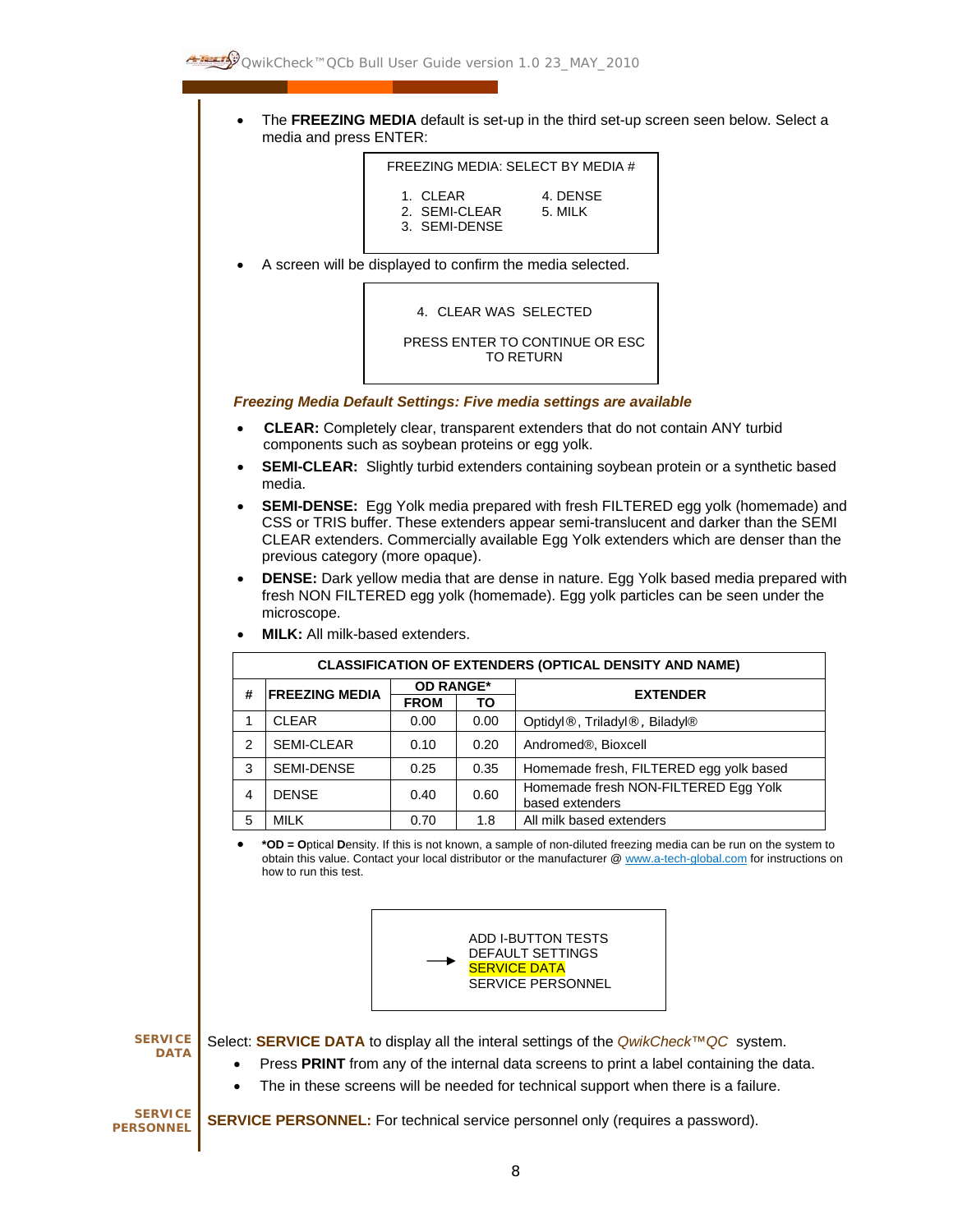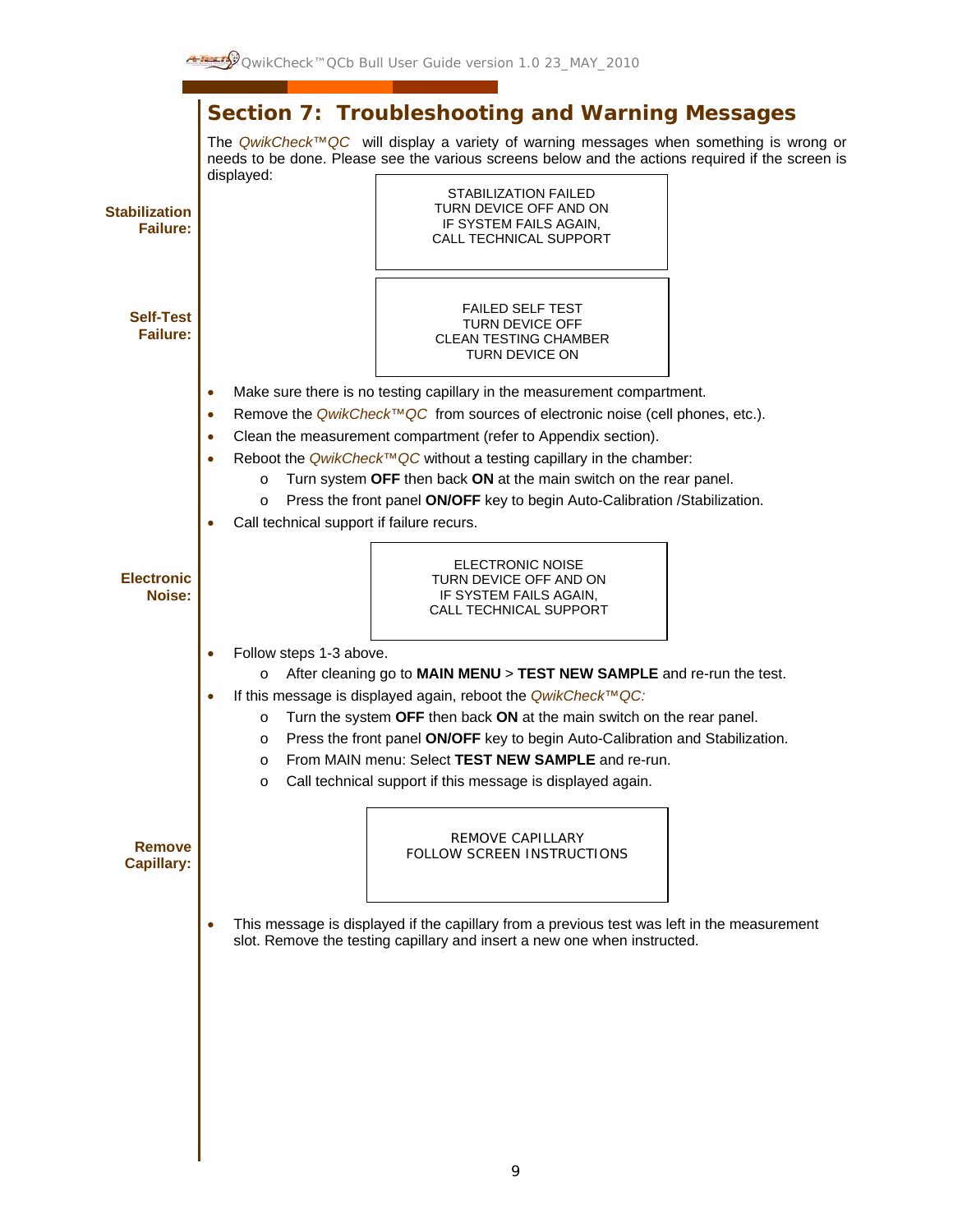

**QwikCheck™ FROZEN Sample Preparation** 

### *Appendix I: FROZEN Sample Preparation*

### **EQUIPMENT REQUIRED:**

- Testing Media: QwikCheck™ Diluent for FROZEN BULL SEMEN (Samples extended with MILK BASED media use MILK BASED DILUENT).
- Diluent Dispenser or pipette
- 10 ml Plastic Containers
- Pipette with tips
- Testing capillary

### **SAMPLE TESTING: Pre-heating requirements using the on-board heating unit**

- Pre-heat the testing capillaries at least 4 minutes
- Pre-heat the FROZEN diluent for at least 4 minutes before placing any semen into the container

### **FROZEN SEMEN SAMPLES:**

- 1. Thaw 1-2 frozen straw(s) to room temperature. Place the semen from the straws into a pre-heated (at least 4 min) 10ml plastic container.
- 2. Extract exactly 200 µl of semen using a pipette (Fig. 2) and wipe the tip of the pipette to remove any excess semen.
- 3. Add the semen to the 500 µl of pre-heated **QwikCheck™ Diluent for FROZEN BULL semen (or MILK BASED DILUENT)** (Fig 3).
- 4. Gently but thoroughly mix the sample for 10 seconds (Fig 4).
- 5. Fill a pre-heated testing capillary per the instructions in the appendix section of this user guide: Capillary Filling Instructions



**Figure 1: Gently mix**



**Figure 2: Pipette the sample** 



**Figure 3: Add sample to pre-heated diluent** 



**Figure 4: On-board heating unit pre-heats 3 testing capillaries and 3 collection cups**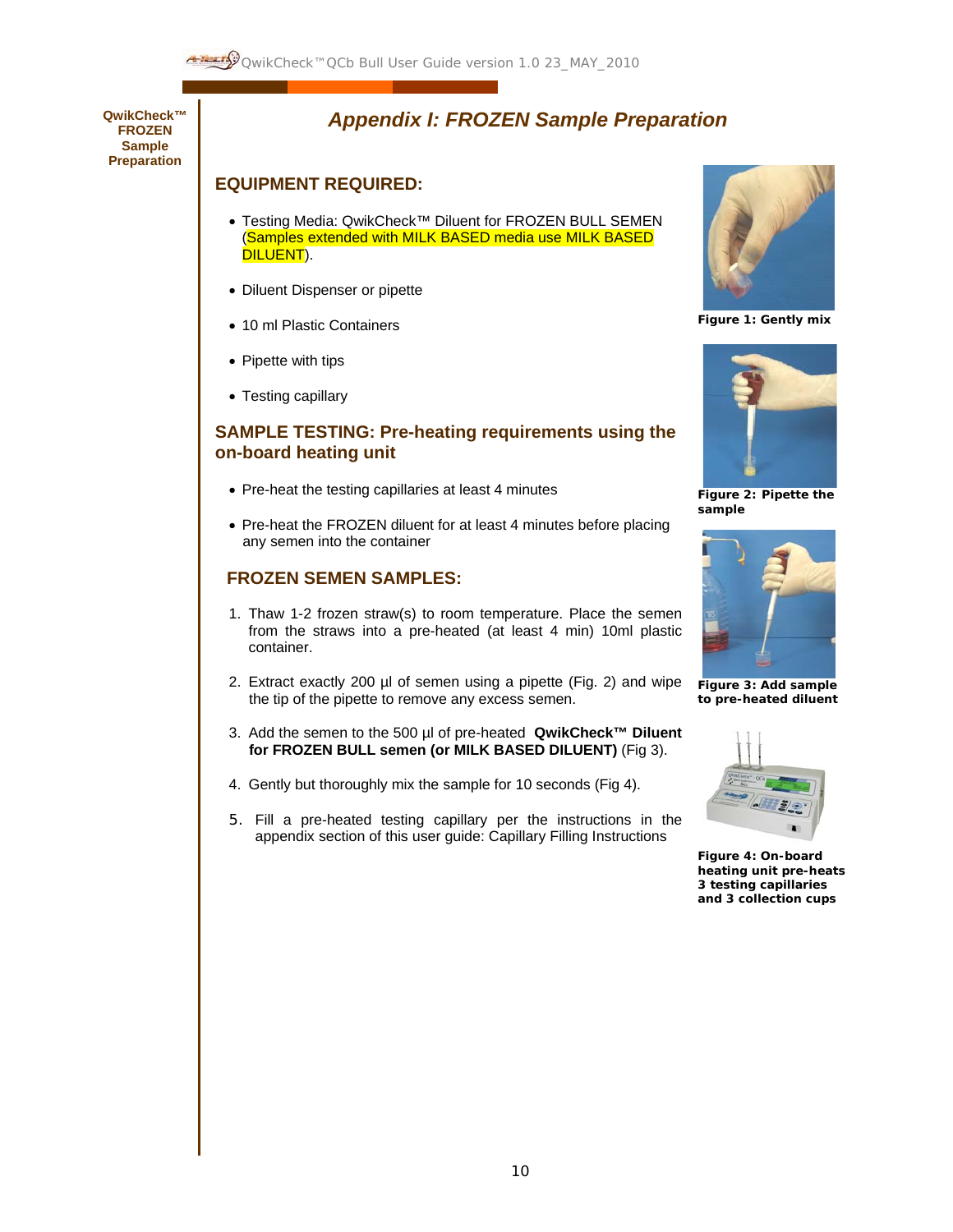# *Appendix II: Testing Capillary Filling Instructions*



- Push the syringe piston in fully. Place the thin part of the capillary into the bottom of the sample (Figure 1).
- Placing two fingers below the piston head pull the piston back slowly while keeping the tip of the capillary well below the sample level and below any surface bubbles (Figure 1). Continue to aspirate the sample until it appears in the Luer adaptor (Figure 2).
- Hold the capillary in a vertical position and visually confirm that the sample has completely filled the thin section and the cuvette section and appears in the Luer adaptor (Figure 2).
- Tap on the syringe to make sure there are no air bubbles in the sample.
- Quickly and thoroughly wipe both the top and bottom of the outer surface of the capillary with a tissue such as Kimwipes, etc. (Figure 3).
- Visually confirm that the capillary chambers are still full after wiping. If some of the sample has been lost, a meniscus will be visible in the thin section of the capillary. If so, push very slightly on the piston to re-fill the thin capillary section.
- Slowly and carefully push-in the separating valve until it is level with the plastic. The capillary is now ready for testing (Figure 4)
- Insert the capillary into the *QwikCheck™QC* (Figure 5)





**Figure 1**



**Figure 2** 



**Figure 3**



#### **NOTE:** If air bubbles are still

present in the capillary after tapping on the syringe, dip the capillary into the semen sample

again and aspirate a small quantity of semen to draw air bubbles into the syringe.

#### **NOTE:** It is

important to clean the capillary to remove all semen. This will prevent the *QwikCheck™*  optical chamber from becoming clogged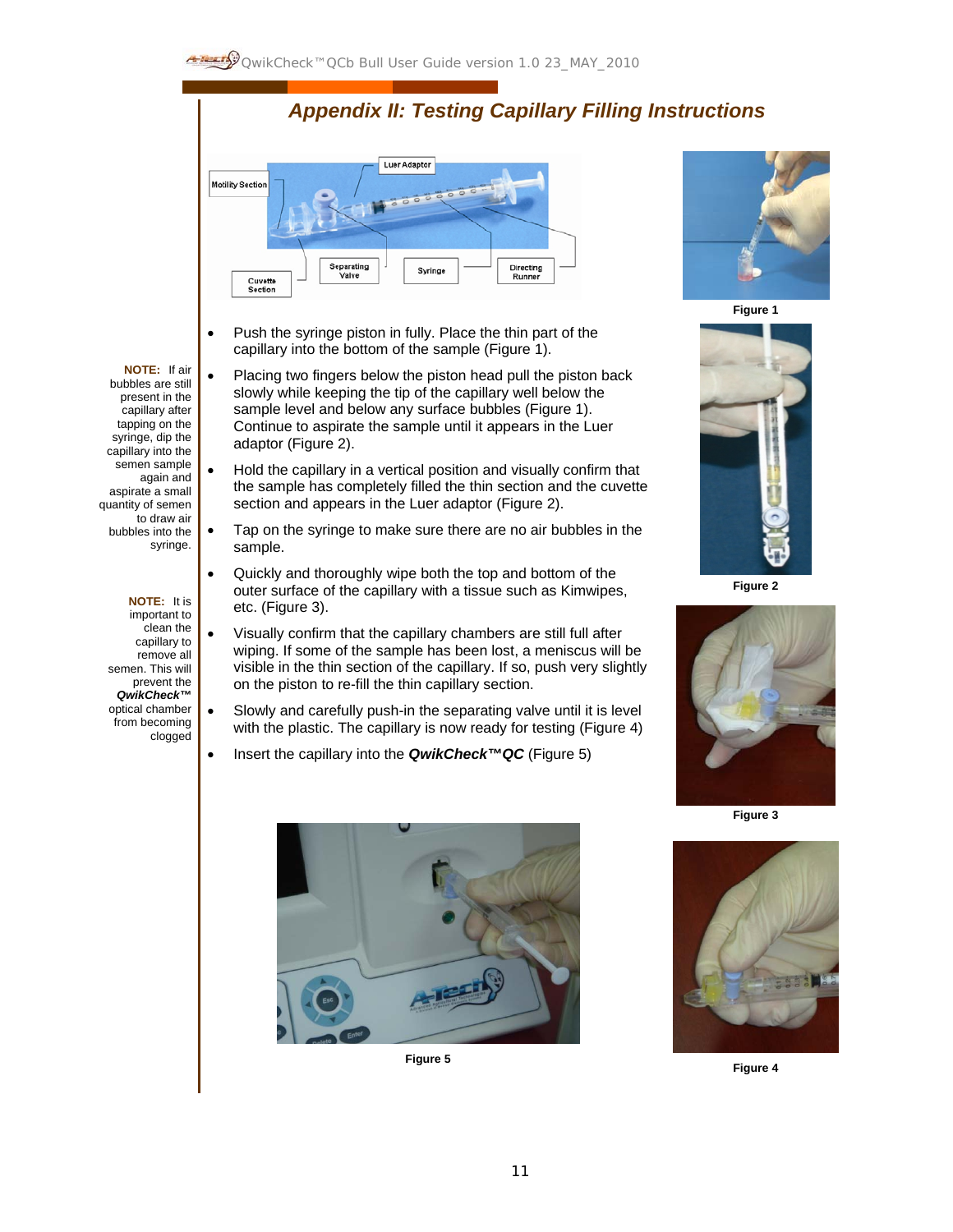### *Appendix III: QwikCheck™QC Cleaning Instructions*

### **When to clean:**

Daily or after every 25 tests If the system fails **SELF-TEST**

### **Cleaning kit components:**

- Blue Dot capillaries (fig 1)
- Sponge-tipped drying capillaries (fig 2)
- Cleaning brush-wooden-handled (fig 4)
- Cleaning fluid

#### **CLEANING: STEP 1**

- 1. **TURN OFF** the *QwikCheck™ QC* and unplug it at main electrical outlet.
- 2. Select a **BLUE DOT cleaning** capillary (fig 1).
	- Moisten with **ONE** drop of cleaning fluid, shaking off excess fluid.
	- Insert into the measurement compartment fibrous material facing up, and move back and forth a few times in the directional runner.
	- Repeat with fibrous material facing down
	- Select a sponge material capillary (Fig 2) and insert it in the same compartment in order to dry the chamber (fig 3)

#### **CLEANING: STEP II**

#### **Clean the channel that measures concentration using the cleaning brush (fig 4):**

- 3. Insert the brush (bristle-side down) fully into the upper portion of the lower chamber of the *QwikCheck QC* in same manner as a testing capillary (fig 5).
- 4. Pull the brush out of the chamber while sweeping or "dusting off" the LED (you will feel a step or shelf at the back and top of the chamber – this is the top of the LED). (Fig 6)
- 5. Switch *QwikCheck™ QC* unit **ON** and observe self-test results. The system should now PASS the self-test. If not, repeat cleaning procedure with the brush.



Figure 1



Figure 2



Figure 3



Figure 4



Figure 5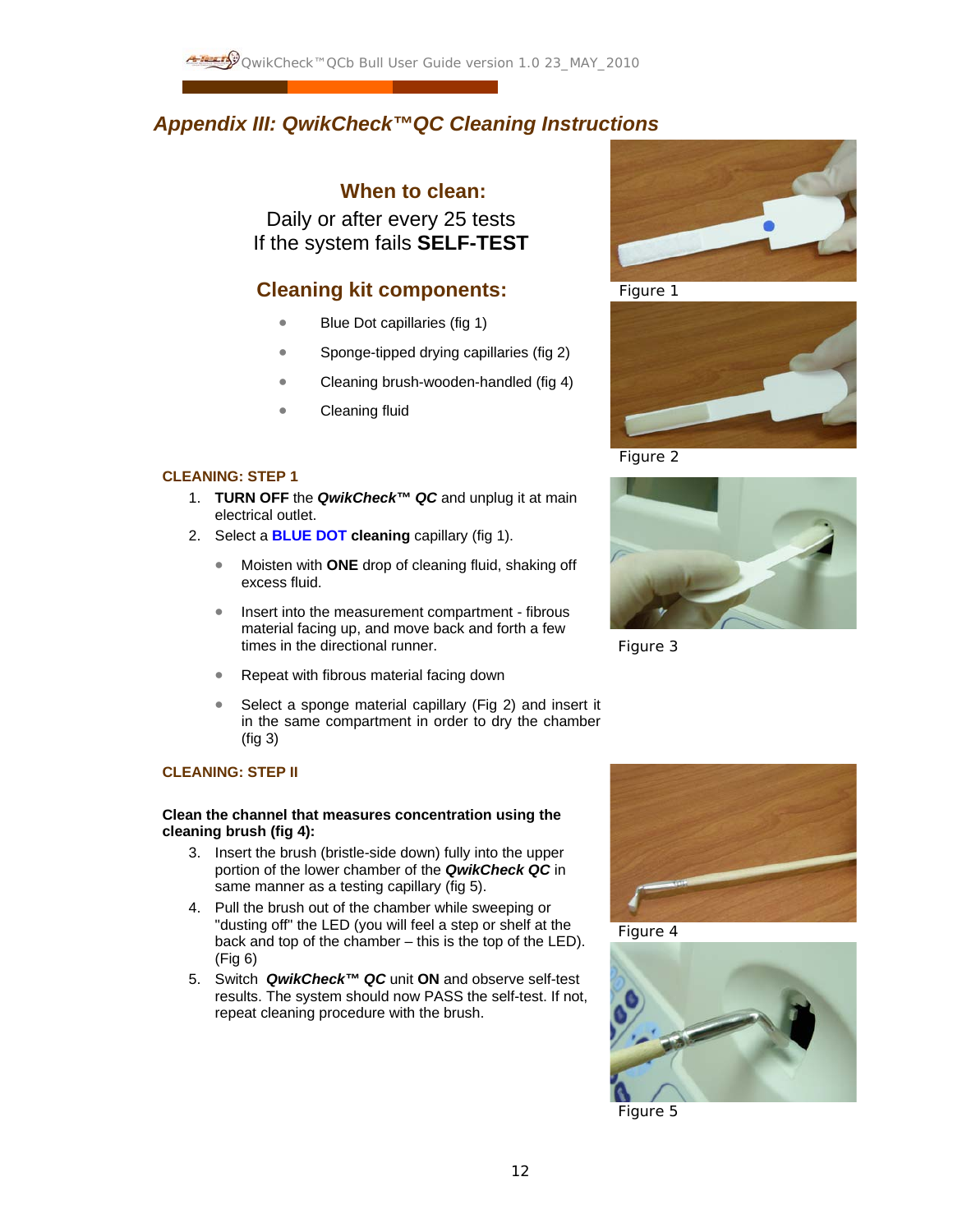## *Appendix IV: Testing Capillary Washing Instructions*



*(For animal applications ONLY!)*  **Both testing capillaries and 10ml sample collection cups can be washed and re-used up to 10 times by following this EASY procedure:** 

### **How to wash the Testing Capillary**



Repositioning the blue valve with the jig



Removing the plunger



Reassembled capillary

**How to wash the 10ml sample collection cups**

#### **Step 1 After running a test:**

- Use the white capillary jig to re-position the blue capillary valve
- Expel semen by pumping the plunger a couple of times
- Soak the testing capillary in tap water until ready to wash

#### **Step 2 Set-up: Fill with 1 liter/2 quarts of solution as follows:**

- Bowl #1: Tap water (marked "TAP WATER")
- Bowl #2: Distilled water (marked "DISTILLED WATER")
- Bowl #3: Isopropyl Alcohol 70% 100%

#### **Step 3: Remove all liquid from the testing capillary:**

• Pump the syringe plunger a couple of times to remove liquids.

### **Step 4: Capillary Washing – Follow this order:**

- Bowl #1 Tap Water: Completely fill each capillary with tap water. Expel the solution into a hazardous waste container. **Repeat 2 times** then go to Bowl 2.
- Bowl #2 Distilled Water: Completely fill each capillary with distilled water. Expel the solution into a hazardous waste container. **Repeat 2 times** then go to Bowl 3.
- Bowl #3 Isopropyl Alcohol: Completely fill each capillary with isopropyl alcohol and expel the solution into a hazardous waste container. **Repeat 2 times**.
- Remove the plunger from the syringe.

#### **Step 5: Drying the Capillaries:**

- Place the capillaries until dry:
	- o On a flat surface and dry overnight.
	- o In a commercial desiccator follow manufacturer instructions.
	- o In an oven on low heat for a few hours.

#### **Step 6: Final Preparation/Inspection:**

- Replace the plunger into the syringe.
- Inspect the capillary and throw away if cracked, broken or semen remains.
- Note the number of washings by making a dot on the capillary with a water proof marker after each washing cycle.

**Washing – Please refer to Step 4 and Step 5 of the Capillary Washing Procedure above - follow the same process for washing in solution bowls #1; #2 and #3. Turn upside down on absorbent paper to dry overnight or place in a commercial warming oven for a few hours.**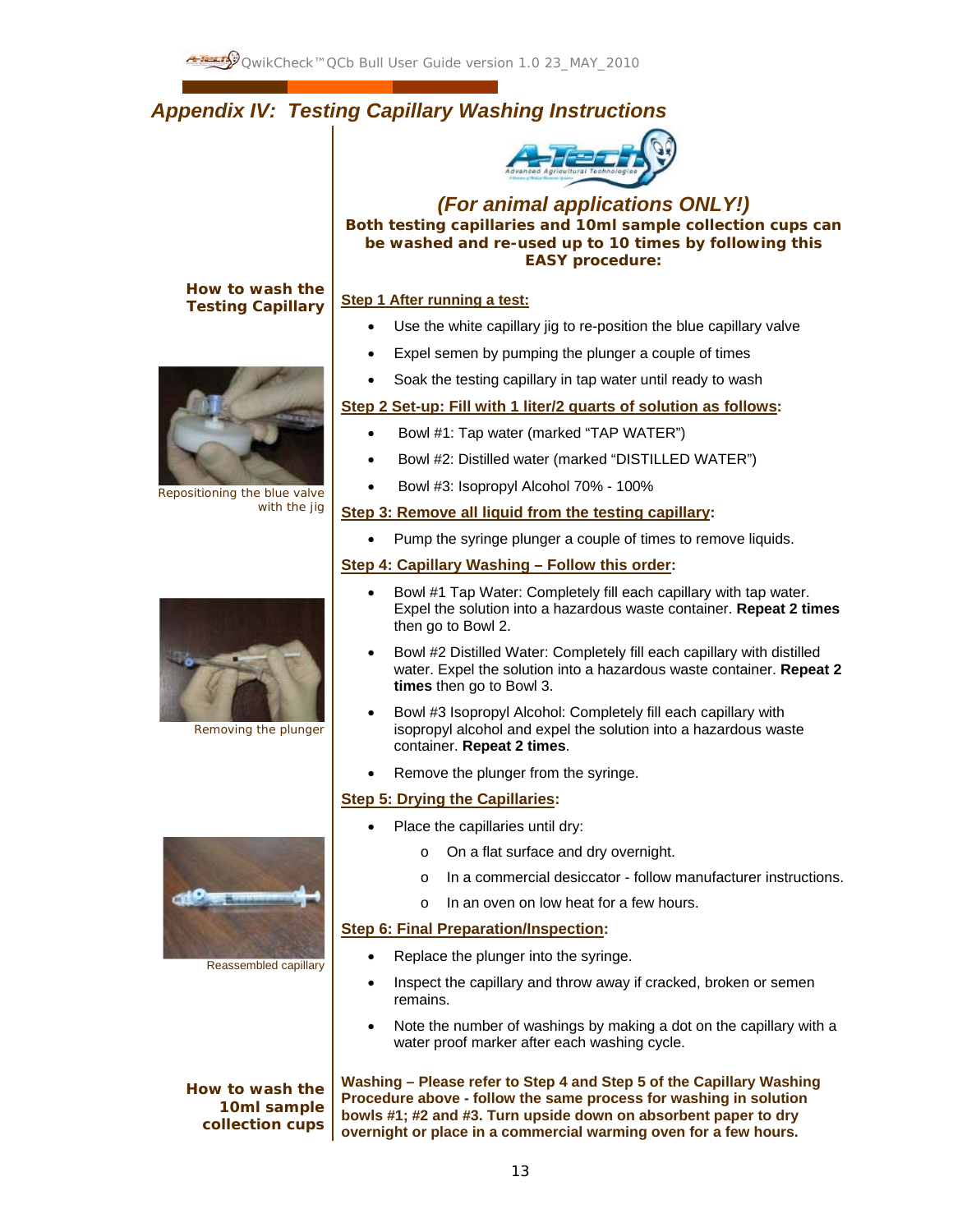# *Appendix V: Glossary of Terms*

|                            | QwikCheck™ QC                  | <b>Definition</b>                                                                                          |
|----------------------------|--------------------------------|------------------------------------------------------------------------------------------------------------|
|                            | SN                             | Serial Number of the <i>QwikCheck™QC</i> – the systems will<br>automatically print this on the test report |
|                            | DATE/TIME                      | The date and time the test was performed - the system<br>will automatically print this on the test report  |
|                            | BATCH#                         | The number assigned to the FROZEN AI sample by the<br>producer                                             |
| <b>Sample/Test</b><br>Data | <b>STRAW VOLUME</b>            | The total volume of the semen in the straw                                                                 |
|                            | SEMEN VOLUME<br>(tablets only) | The volume of the ENTIRE reconstituted tablet                                                              |
|                            | STRAW/TABLET DATE              | The date the straw/tablet was produced                                                                     |
|                            | <b>BULL ID</b>                 | The identifying number of the bull being tested                                                            |
|                            | BREED#                         | The number that identifies the herd of the bull being<br>tested                                            |
|                            | CONC.                          | Total Sperm Concentration expressed in M/ml                                                                |
|                            | <b>MSC</b>                     | Motile Sperm Concentration expressed in millions/ml                                                        |
|                            | MOTILITY                       | % of Motile Sperm                                                                                          |
|                            | <b>PMSC</b>                    | Progressively Motile Sperm Concentration expressed in<br>millions/ml                                       |
| <b>Test Results</b>        | VELOCITY                       | The average velocity of the progressively motile sperm<br>cells (microns/sec) in the sample                |
|                            | TOTAL # SPERM                  | The total number of sperm cells per straw volume                                                           |
|                            | TOTAL MOT. SPERM               | The total number of motile sperm cells per straw                                                           |
|                            | <b>TOTAL PR.SPERM</b>          | The total number of progressively motile sperm cells per<br>straw                                          |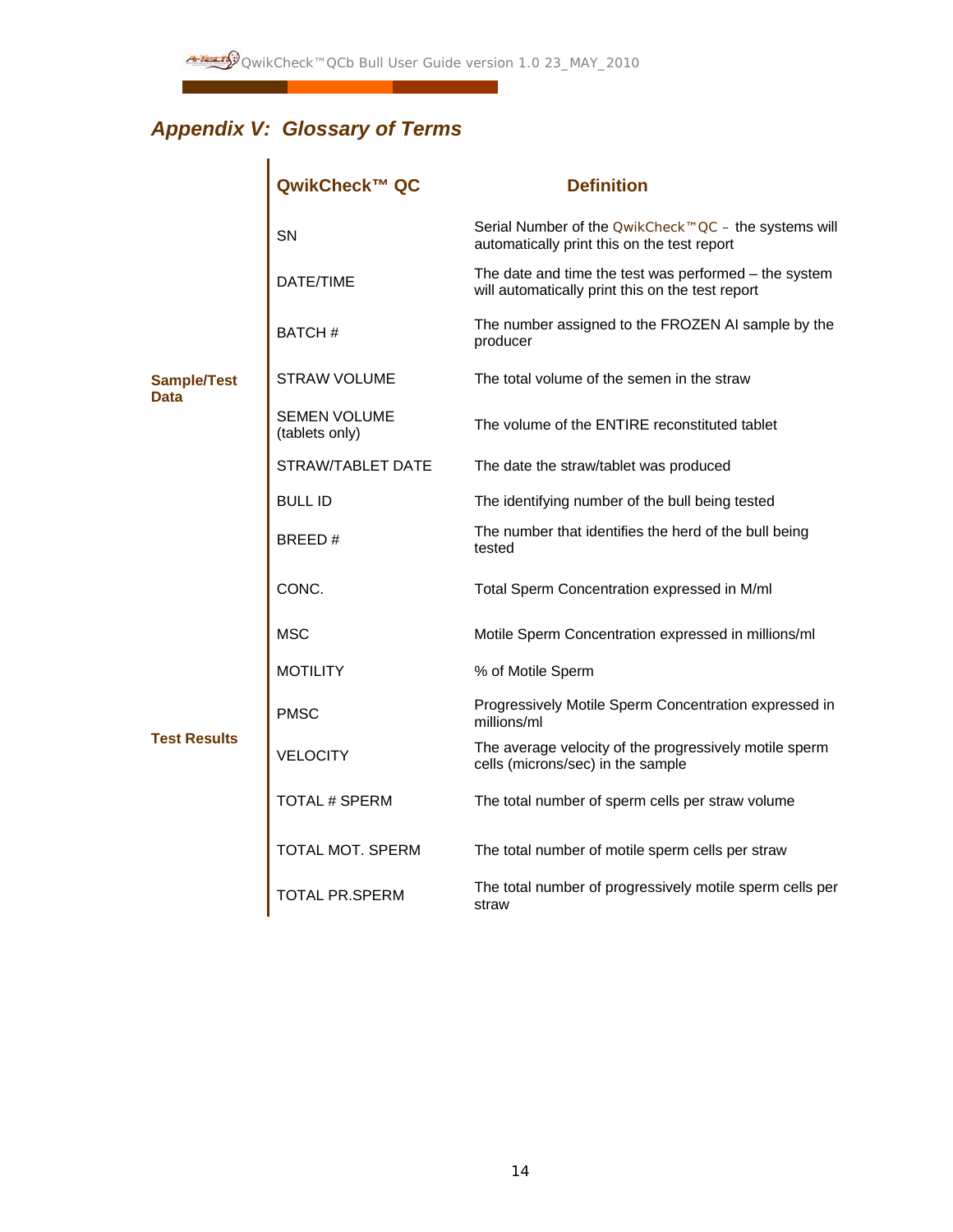## *Appendix VI: QwikCheck™ QC System Specifications*

Dimensions: 20 x 29 x 24cm (HXWxD) Weight: 4.1 kg AC power supply: 100 to 250 VAC, 50/60 Hz, 10 VA

#### **Measurement Compartment**

- **Sources of radiant energy** two 880 nm LEDs for motility and spectrophotometry channels
- **Detector system** 2 photo detectors Motility and Optical Density

#### **Display(s)**

• Operational backlight LCD (16 lines x 40 characters)

#### **Keypad**

• **Operational keys:** ON/OFF, TEST, PRINT, SERVICE, DELETE, ENTER, four cursor buttons, ESC, numeric buttons (0-9)

#### **Front Panel**

- LCD operational display
- Measurement compartment
- Multi-button keypad

#### **Rear/Side Panel**

- Power connector with fuse-holder (fuse 250V, 2A)
- RS232 cable outlet
- I-Button port (side panel)

#### **Specimen Testing Supplies**

- **Measurement capillary:** Disposable, multi use plastic, positive displacement testing capillary (purchase from manufacturer).
- **I-Button:** Required to run tests (purchase from manufacturer)

#### **Archive Capacity**

• 250 test record archive

#### **Operating System**

- **Control:** Keypad
- **Analysis Time:** Normal Test 45-70 seconds
- **Software:** Resides on flash memory and drives all man-machine interface functions, runs algorithms for test measurements and operational screens. System can be upgraded from a PC CD-ROM.
- **Sample Testing Temperature:** Calibrated for room temperature only. Motility results will be impacted by heating the specimen.
- **Motility channel input signal:** Analog, up to 5V.
- **Spectrophotometer channel input signal:** Modulated (1 kHz) analog, up to 5V.

#### **Quality Control**

• **Internal:** Electronic Self-Test and Auto-Calibration.